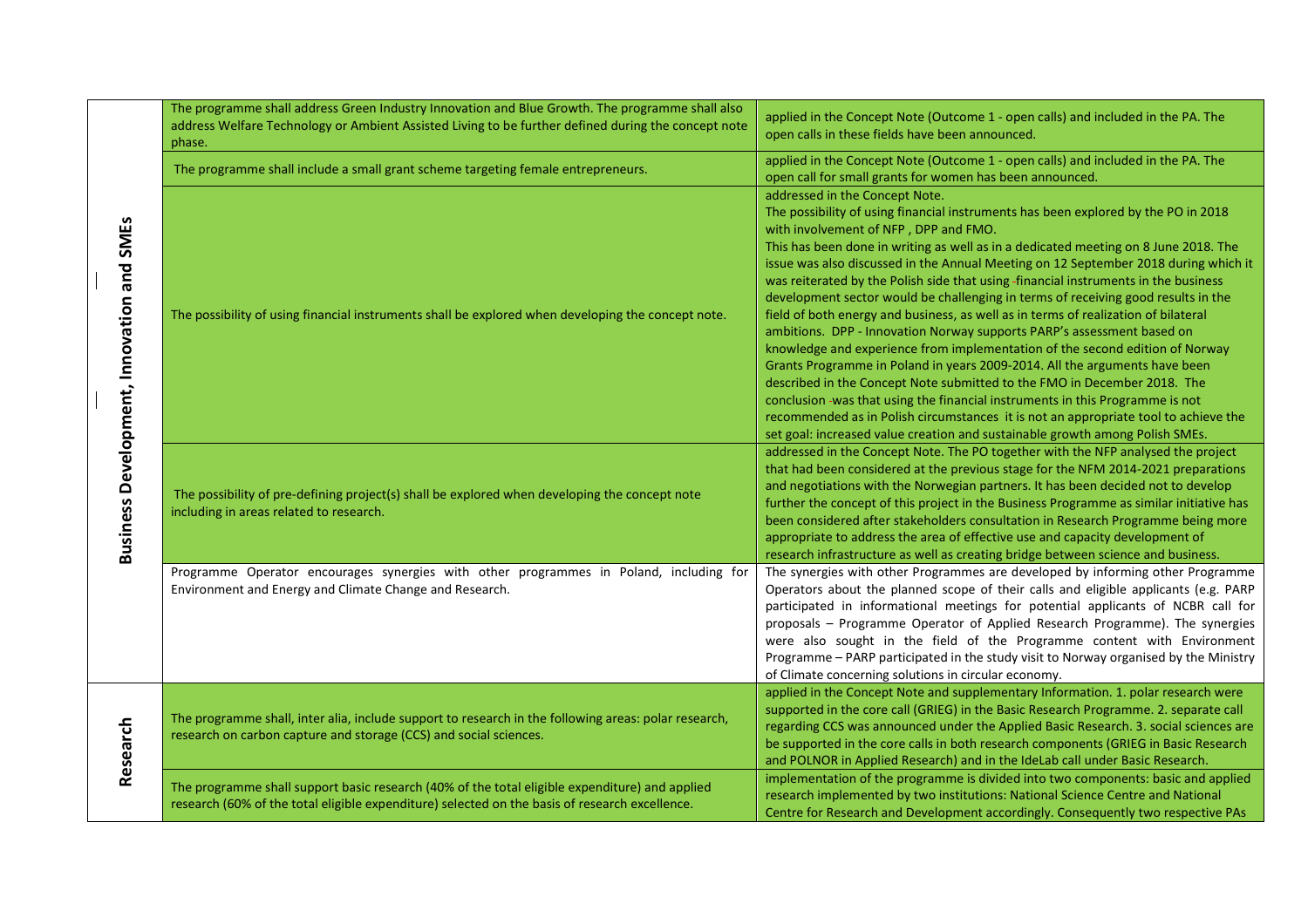|        |                                                                                                                                                                                                                                                                                                                                                                                                                                                                                                                                   | were signed, which divided the Programme budget according to the proportion<br>included in the MoU.                                                                                                                                                                                                                                                                                                                                                                                                                                                                                                  |
|--------|-----------------------------------------------------------------------------------------------------------------------------------------------------------------------------------------------------------------------------------------------------------------------------------------------------------------------------------------------------------------------------------------------------------------------------------------------------------------------------------------------------------------------------------|------------------------------------------------------------------------------------------------------------------------------------------------------------------------------------------------------------------------------------------------------------------------------------------------------------------------------------------------------------------------------------------------------------------------------------------------------------------------------------------------------------------------------------------------------------------------------------------------------|
|        | The programme shall include a small grant scheme for female researchers.                                                                                                                                                                                                                                                                                                                                                                                                                                                          | applied in the Concept Note (output 2.3. in Applied Research Programme) and in the<br>PA of the Applied Research Programme                                                                                                                                                                                                                                                                                                                                                                                                                                                                           |
|        | At least 10% of the total eligible expenditure shall be set aside for a separate open call for research in<br>CCS.                                                                                                                                                                                                                                                                                                                                                                                                                | applied in the Concept Note (output 2.5 in Applied Research Programme), Programme<br>Agreement and open call which has already been announced (POLNOR CCS)                                                                                                                                                                                                                                                                                                                                                                                                                                           |
|        | The details of cooperation between the National Science Centre (Programme Operator) and the<br>National Centre for Research and Development and the specific roles and responsibilities shall be<br>defined during the concept note phase.                                                                                                                                                                                                                                                                                        | cooperation between both institution has been addressed in the CN and developed in<br>the supplementary information phase as well as in the respective PAs                                                                                                                                                                                                                                                                                                                                                                                                                                           |
|        | The possibility of pre-defining project(s) shall be explored during the concept note phase.                                                                                                                                                                                                                                                                                                                                                                                                                                       | no predefined projects foreseen in the programme                                                                                                                                                                                                                                                                                                                                                                                                                                                                                                                                                     |
|        | Pursuant to Article 1.5.2 of the Regulation that the Programme Operator shall ensure that any<br>additional provisions to the implementation of the Programme shall be kept to a minimum, and to<br>this end the Donor Programme Partner shall be closely involved in and effectively contribute to the<br>development of the project contract template and other templates of document(s) relevant to the<br>implementation of the programme, especially those affecting the relation of the project promoter<br>and partner(s). | During the preparation phase the NCN and NCBR closely cooperated with the<br>National Focal Point and the Research Council of Norway and consulted all the<br>relevant documents.                                                                                                                                                                                                                                                                                                                                                                                                                    |
|        | Programme Operators of the Basic Research Programme and Applied Research Programme in Poland<br>closely cooperate during the implementation of the programme.                                                                                                                                                                                                                                                                                                                                                                     | NCN collaborated closely on daily basis with the National Centre for Research and<br>Development (NCBiR) -the Programme Operator of the Applied Research Programme<br>to ensure consistency of the Basic and Applied Research Programme, e.g.<br>representatives of both institutions attended their Programme Committees'<br>meetings, representatives from NCBiR participated in the NCN IdeaLab workshop. In<br>addition one bilateral meeting was organised in Warsaw in order to exchange<br>experiences related to the financial and administrative issues of the programme<br>implementation. |
|        | Programme Operator, before publishing the SGS 'POLS' presents to the Programme Committee a<br>thorough assessment of the added value of this measure vis-à-vis similar national initiatives (offered<br>by the Polish National Agency for Academic Exchange (NAWA)) and other European initiatives, in<br>order to establish whether there is a justifiable funding gap for the activities proposed by the SGS<br>'POLS'.                                                                                                         | Basic Research programme: before starting preparation to the SGS POLS, the<br>National Science Centre presented a thorough assessment of the added value of the<br>SGS POLS to the Programme Committee. After reviewing the provided analysis, the<br>Programme Committee decided to announce the SGS POLS call in March 2020.                                                                                                                                                                                                                                                                       |
|        | The programme shall focus on reducing social inequalities in health and include measures that<br>address telemedicine and e-health policy, healthy lifestyle of children and youth and community<br>based care for mental health.                                                                                                                                                                                                                                                                                                 | Applied in the Concept Note in the form of predefined project to be implemented:<br>one on telemedicine and e-health and the other on healthy life style, including mental<br>health                                                                                                                                                                                                                                                                                                                                                                                                                 |
|        | No more than 50% of the total eligible expenditure of the programme shall be available for<br>infrastructure (hard measures).                                                                                                                                                                                                                                                                                                                                                                                                     | Applied in the Concept Note in the call requirements; predefined projects do not<br>entail hard measures                                                                                                                                                                                                                                                                                                                                                                                                                                                                                             |
| Health | The possibility of pre-defining project(s) shall be explored during the concept note phase.                                                                                                                                                                                                                                                                                                                                                                                                                                       | Applied in the Concept Note - 2 predefined projects envisaged                                                                                                                                                                                                                                                                                                                                                                                                                                                                                                                                        |
|        | No more than 50% of the total eligible expenditure of the Programme shall be available for<br>infrastructure (hard measures).                                                                                                                                                                                                                                                                                                                                                                                                     | Applied (as above)                                                                                                                                                                                                                                                                                                                                                                                                                                                                                                                                                                                   |
|        | The National Focal Point shall ensure that at least 10% of the total Programme allocation shall<br>address children's health.                                                                                                                                                                                                                                                                                                                                                                                                     | Applied (budget)                                                                                                                                                                                                                                                                                                                                                                                                                                                                                                                                                                                     |
|        | The National Focal Point shall ensure that at least 10% of the total Programme allocation shall<br>address improved access to health for vulnerable groups/people and deprived areas.                                                                                                                                                                                                                                                                                                                                             | Applied (budget)                                                                                                                                                                                                                                                                                                                                                                                                                                                                                                                                                                                     |
|        | The National Focal Point shall ensure that the programme includes measures that address                                                                                                                                                                                                                                                                                                                                                                                                                                           | Applied (programme description)                                                                                                                                                                                                                                                                                                                                                                                                                                                                                                                                                                      |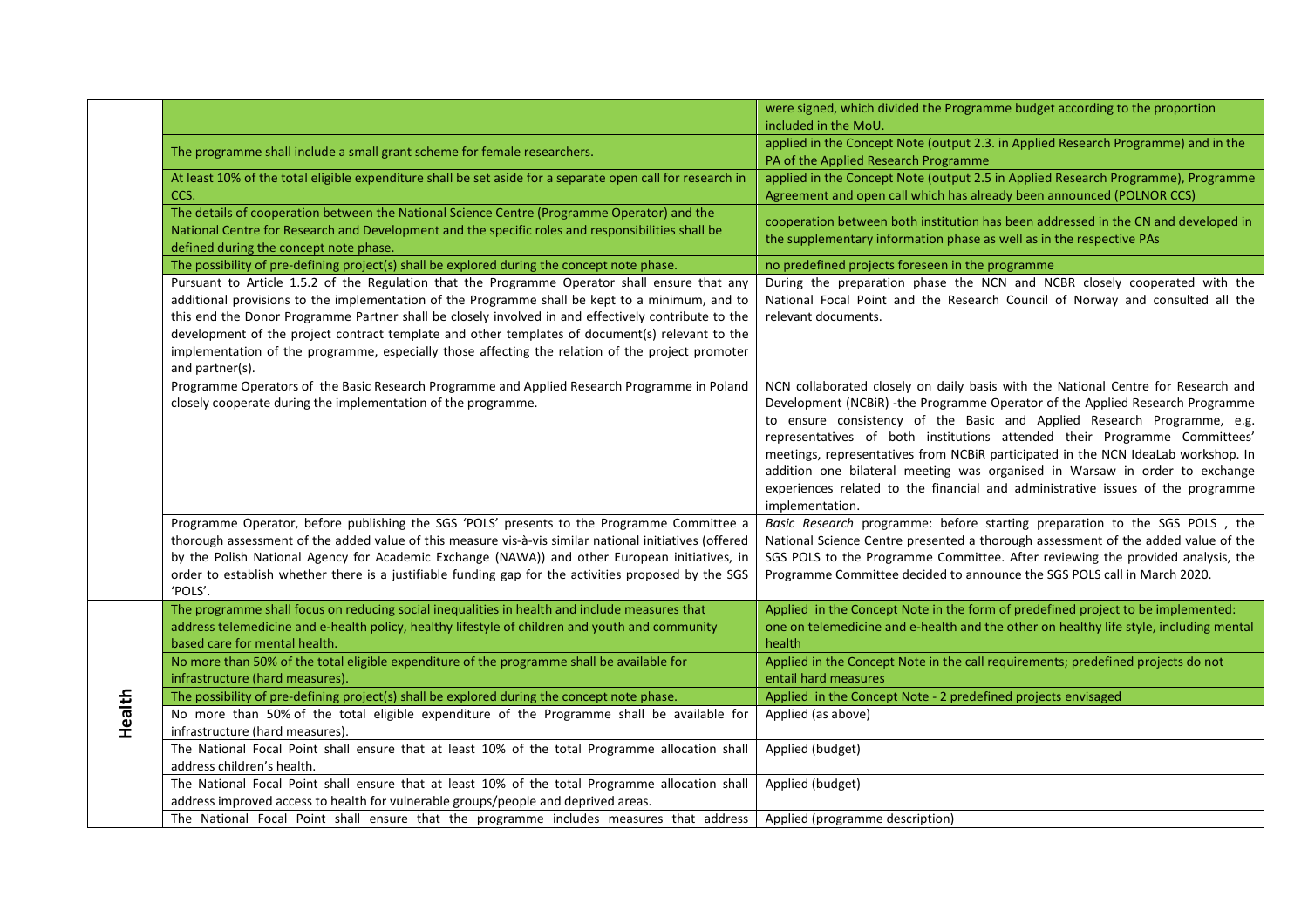|                   | community based care for mental health.                                                                       |                                                                                    |
|-------------------|---------------------------------------------------------------------------------------------------------------|------------------------------------------------------------------------------------|
|                   | For predefined project no. 2 under Section 5.1 of Annex II to the Programme Agreement, the                    | Applied (notification of the project)                                              |
|                   | National Focal Point shall ensure that the Programme Operator ensures that the appraisal foreseen in          |                                                                                    |
|                   | Article 6.5.3 of the Regulation is externalised and carried out by a legal entity independent of and          |                                                                                    |
|                   | unrelated to the Programme Operator.                                                                          |                                                                                    |
|                   | For predefined project no. 2 under Section 5.1 of Annex II to the Programme Agreement, the                    | Applied (notification of the project)                                              |
|                   | Programme Operator's responsibilities regarding the verification of payment claims described in               |                                                                                    |
|                   | Article 5.6.1 e) of the Regulation and the Programme Operator's monitoring and control functions              |                                                                                    |
|                   | described in Article 5.6.1 g) of the Regulation shall be carried out by an entity independent of and          |                                                                                    |
|                   | unrelated to the Programme Operator.                                                                          |                                                                                    |
|                   | No more than 37% of the total eligible project cost in the projects selected under the open call shall        | Pending. The call for proposals envisaged for 2021                                 |
|                   | be available for equipment.                                                                                   |                                                                                    |
|                   | No costs shall be eligible under pre-defined project no. 2 (under Section 5.1 of Annex II to the              | Applied. Eligibility of costs has been confirmed while notifying the agreed and    |
|                   | Programme Agreement) before a revised detailed description and budget for the pre-defined project,            | approved project                                                                   |
|                   | including the role and contribution of the donor project partners, have been agreed with the donor            |                                                                                    |
|                   | project partners, submitted to the FMO and FMO has confirmed the grant to the project. The                    |                                                                                    |
|                   | Programme Operator shall ensure that efforts are made to secure the participation of a donor project          |                                                                                    |
|                   | partner in the mental health component of the pre-defined project.                                            |                                                                                    |
|                   | The programme shall ensure a systemic approach to local development and poverty reduction and                 |                                                                                    |
|                   | may inter alia include measures in energy, environment, SMEs, business, education, housing                    |                                                                                    |
|                   | improvement, employment, health components, transport management systems, public                              | Applied in the Concept Note (outcome 1)                                            |
|                   | administration reform and support to local administration.                                                    |                                                                                    |
|                   | There is an ambition that at least 40% of the total eligible expenditure of the programme shall be            |                                                                                    |
|                   | available for soft measures. All projects selected under the open call should include soft measures.          | Applied in the Concept Note (outcomes 1 and 2)                                     |
|                   | The possibility of pre-defining project(s) with the Association of Polish Cities, the Norwegian               |                                                                                    |
|                   | Association of Local and Regional Authorities (KS) and the Organisation for Economic Cooperation              | Applied in the Concept Note (outcome 2)                                            |
| Local Development | and Development (OECD) shall be explored when developing the concept note.                                    |                                                                                    |
|                   | The National Focal Point shall ensure that the Programme Operator ensures that an ex ante control             | Applied in the PIA.                                                                |
|                   | of public procurement procedures and documentation <sup>1</sup> carried out for the pre-defined project under |                                                                                    |
|                   | section 5.1 of Annex II to the Programme Agreement, is carried out by a competent independent                 |                                                                                    |
|                   | entity, other than the respective project promoter.                                                           |                                                                                    |
|                   | The National Focal Point shall ensure that the Programme Operator encourages synergies with other             | Applied in the PIA.                                                                |
|                   | programmes in Poland, including for Education, Business and Innovation, Health, and Environment               |                                                                                    |
|                   | and Energy and Climate Change.                                                                                |                                                                                    |
|                   | No less than 40% of the total eligible expenditure of the programme shall be available for soft               | Applied in the PIA.                                                                |
|                   | measures. All projects selected under the open call shall include soft measures.                              |                                                                                    |
|                   | The National Focal Point shall ensure that the Programme Operator ensures that Project Promoters:             | Pending. These obligations shall be specified in the respective project contracts. |
|                   | Keep any buildings purchased, constructed, renovated or reconstructed under the project in their              |                                                                                    |
|                   | ownership for a period of at least 5 years following the completion of the project and continue to use        |                                                                                    |
|                   | such buildings for the benefit of the overall objectives of the project for the same period;                  |                                                                                    |

 $\frac{1}{1}$  Limited to public procurement procedures (review of tender documentation) pursuant to the national public procurement legislation.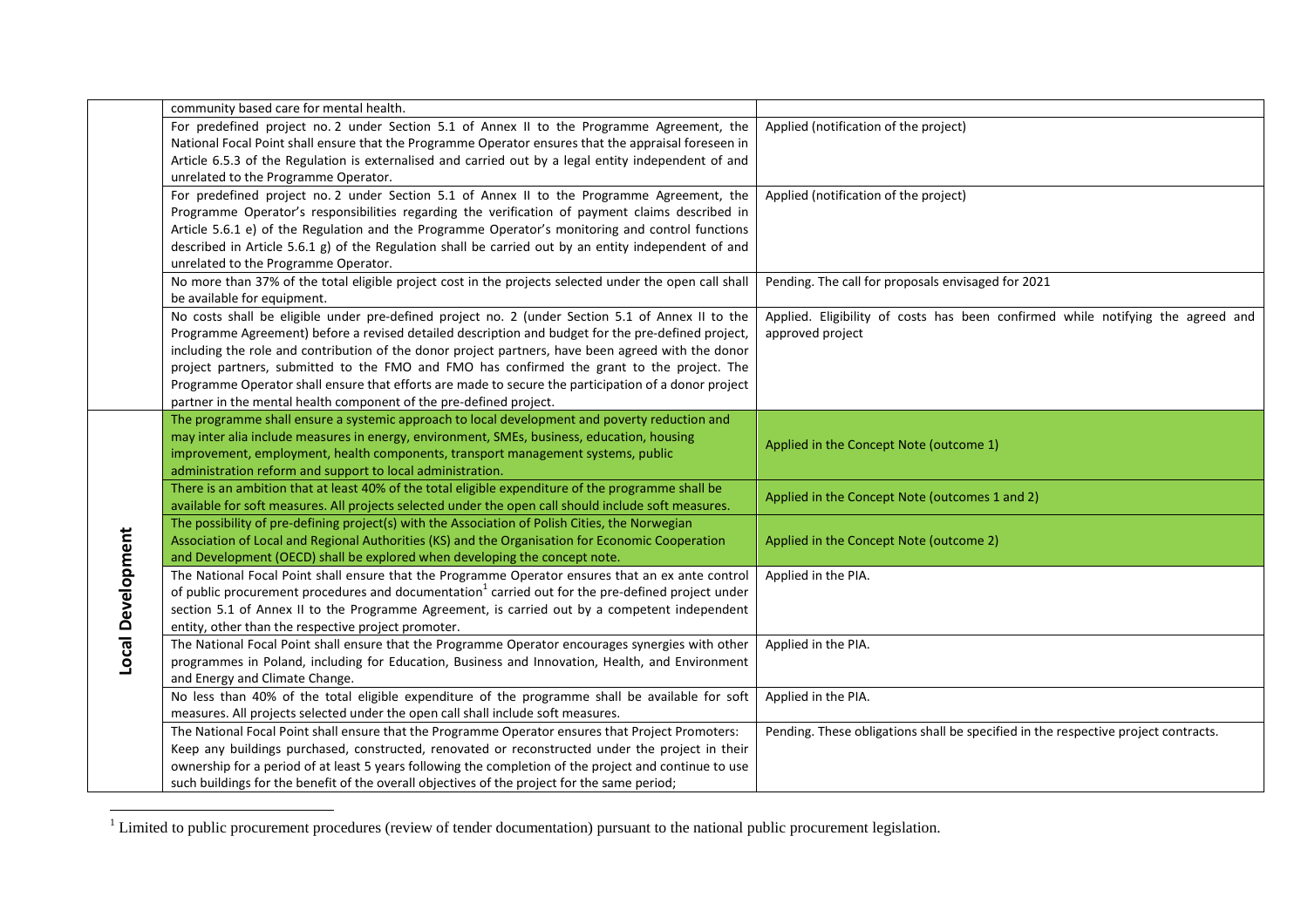|         | Keep any buildings purchased, constructed, renovated or reconstructed under the project properly       |                                                                                         |
|---------|--------------------------------------------------------------------------------------------------------|-----------------------------------------------------------------------------------------|
|         | insured against losses such as fire, theft and other normally insurable incidents both during project  |                                                                                         |
|         | implementation and for at least 5 years following the completion of the project; and                   |                                                                                         |
|         | Set aside appropriate resources for the maintenance of any buildings purchased, constructed,           |                                                                                         |
|         | renovated or reconstructed under the project for at least 5 years following the completion of the      |                                                                                         |
|         | project. The specific means for implementation of this obligation shall be specified in the project    |                                                                                         |
|         | contract.                                                                                              |                                                                                         |
|         | For the following Outcome 1 indicators, where the baseline value is "to be determined" (TBD), the      | Applied in the PIA.                                                                     |
|         | Programme Operator shall submit to the FMO the baseline values, together with a description of the     |                                                                                         |
|         | data collection methods used, no later than six months after the finalisation of the selection of the  |                                                                                         |
|         |                                                                                                        |                                                                                         |
|         | relevant projects (municipalities). The updated baseline values shall be agreed upon through a         |                                                                                         |
|         | modification of the programme agreement:                                                               |                                                                                         |
|         | Annual number of days with favourable air conditions meeting EU standards in selected                  |                                                                                         |
|         | municipalities.                                                                                        |                                                                                         |
|         | Annual number of published vacancies suitable for people with disabilities in selected municipalities. |                                                                                         |
|         | Level of satisfaction of persons participating in local-level public consultations (in selected        |                                                                                         |
|         | municipalities) with the quality of consultations.                                                     |                                                                                         |
|         | Share of public and private buildings in selected municipalities with improved energy efficiency.      |                                                                                         |
|         | Share of public buildings in selected municipalities meeting accessibility standards.                  |                                                                                         |
|         | Unemployment rate among graduates in selected municipalities.                                          |                                                                                         |
|         | The programme will focus under the programme area 'Effectiveness and Efficiency of the Judicial        |                                                                                         |
|         | System, Strengthening rule of law' on; 1) European judicial culture, aimed at implementing European    | Applied in the Concept Note (outcomes, activities, 2 predefined projects, open call     |
|         | standard on Effectiveness, Efficiency, Independency and Quality 2) Child friendly justice, and 3)      | projects envisaged)                                                                     |
|         | Efficient justice chain.                                                                               |                                                                                         |
|         |                                                                                                        | Possibility of cooperation has been explored, the Council will not be a partner in pre- |
|         | Cooperation with the National Council of the Judiciary shall be explored under program area            | defined projects, other kinds of cooperation in the implementation phase of the         |
|         | 'Effectiveness and Efficiency of the Judicial System, Strengthening Rule of Law'.                      | programme however might be considered                                                   |
|         | The programme will strengthen the implementation of agreements on the transfer of sentenced            | Parties intend to work towards bilateral agreement on transfer of sentenced persons -   |
|         | persons and EU framework decisions.                                                                    | declared in the current Concept Note version                                            |
|         | Under the programme area 'Domestic and Gender-based Violence' a pre-defined project shall be           | Applied in the Concept Note -2 predefined projects envisaged, both comply with the      |
|         | identified in the concept note. The pre-defined project shall focus on implementation of relevant      | recommendations included in the Council of Europe Convention on preventing and          |
| Justice | international conventions, agreements and standards.                                                   | combating violence against women and domestic violence                                  |
|         |                                                                                                        | Applied in the Concept Note: the Fundamental Rights Agency expressed their              |
|         | International organisations with special competence shall be involved in the preparation of the        | willingness to cooperate, the cooperation with the European Programme for Human         |
|         | programme. The role of such organisations in the pre-defined projects shall be defined in the concept  | Rights Education for Legal Professionals (HELP), initiated in previous perspective of   |
|         | note.                                                                                                  | Norway Grants will be continued                                                         |
|         |                                                                                                        | Applied in the Concept Note: Justice chain working group has been established,          |
|         | In developing the concept note and during the implementation of the programme, the Programme           | participation of a representative of the Ministry of the Interior and Administration in |
|         | Operator shall seek to ensure synergies within this programme, and with the programme Home             | the Justice chain working group and also in the meetings of the Cooperation             |
|         | Affairs in order to strengthen the justice chain.                                                      | Committee                                                                               |
|         | There is an ambition to have no more than 60% of the total eligible expenditure of the programme       | Applied in the Concept Note: funding of infrastructure (hard measures) is foreseen      |
|         | available for infrastructure (hard measures). The maximum level of funding available for               | only within one pre-defined project - Improved correctional services                    |
|         |                                                                                                        |                                                                                         |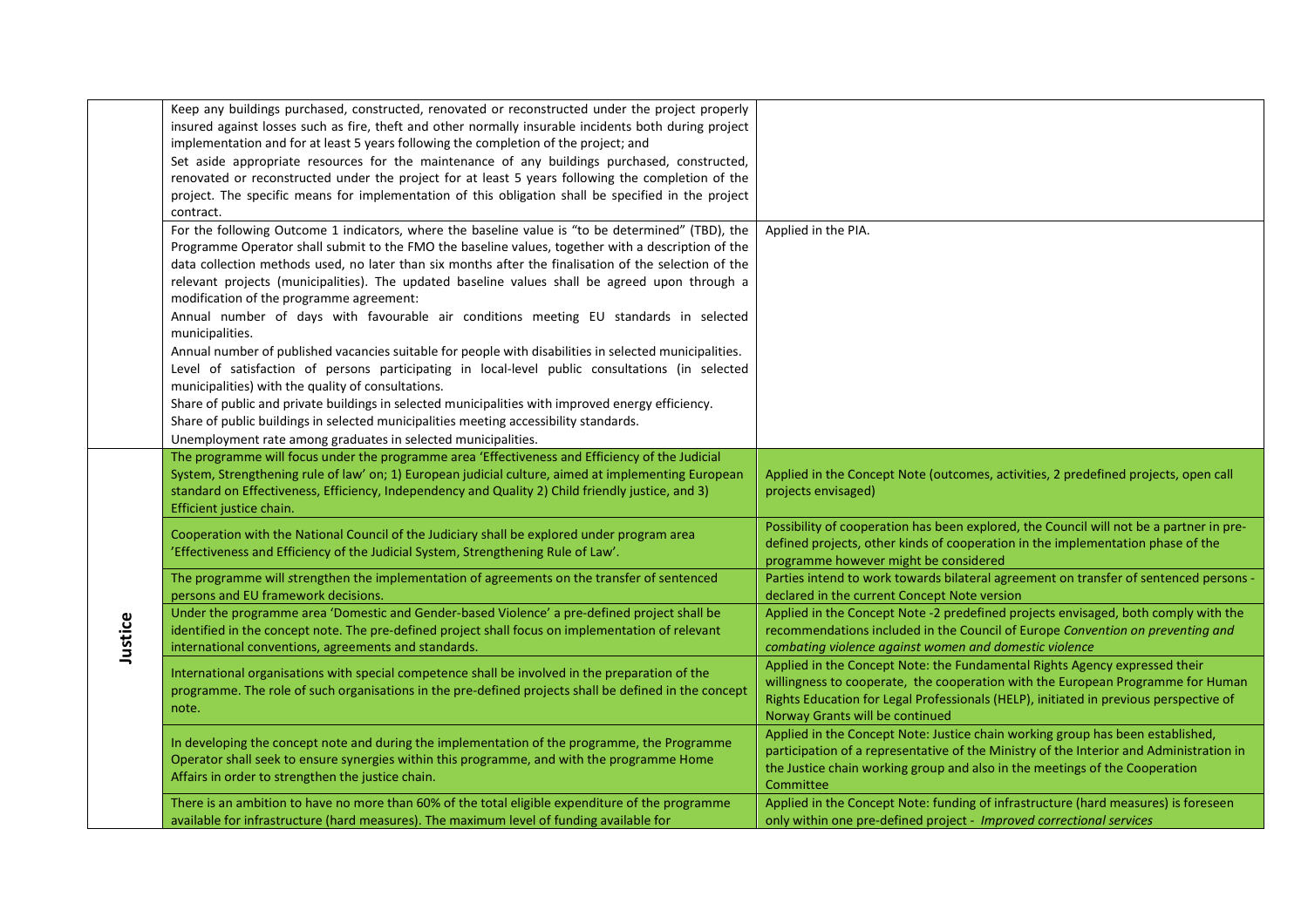|              | infrastructure (hard measures) shall be identified in the concept note.                                                                                                                                                                                                                                                                                                                                                                                                                                                                                                                                                                    |                                                                                                                                                                                                                                                                                                                                                                                                                            |
|--------------|--------------------------------------------------------------------------------------------------------------------------------------------------------------------------------------------------------------------------------------------------------------------------------------------------------------------------------------------------------------------------------------------------------------------------------------------------------------------------------------------------------------------------------------------------------------------------------------------------------------------------------------------|----------------------------------------------------------------------------------------------------------------------------------------------------------------------------------------------------------------------------------------------------------------------------------------------------------------------------------------------------------------------------------------------------------------------------|
|              | The possibility of pre-defining further project(s) focused on inter alia mediation, legal education and<br>human rights shall be explored during the concept note phase.                                                                                                                                                                                                                                                                                                                                                                                                                                                                   | Applied in the Concept Note: predefined project regarding human rights, open<br>calls/small grant scheme regarding mediation; legal education project is considered<br>by FMO and DPP outside the remit of Programme Area 21                                                                                                                                                                                               |
|              | The programme shall include measures which focus on support to voluntary returns and support and<br>services to unaccompanied minor asylum seekers and other vulnerable groups.                                                                                                                                                                                                                                                                                                                                                                                                                                                            | Applied in the Concept Note: predefined project as well as the open call procedure<br>within the Asylum and Migration PA (additional points in the competitive procedure)                                                                                                                                                                                                                                                  |
|              | The programme shall include measures to improve investigation capacity and to enhance the<br>capacity to work with international organizations as Europol, Eurojust, Interpol and Frontex.                                                                                                                                                                                                                                                                                                                                                                                                                                                 | Applied in the Concept Note: predefined projects no. II and IV and the open call<br>procedure                                                                                                                                                                                                                                                                                                                              |
|              | No more than 60% of the total eligible expenditure of the programme shall be available for<br>infrastructure (hard measures).                                                                                                                                                                                                                                                                                                                                                                                                                                                                                                              | PO will ensure that ratio. Proportion will be maintained at the level of the entire<br>programme. The condition has been taken into consideration in the PDPs' budget                                                                                                                                                                                                                                                      |
|              | A pre-defined project on strengthening CBRNE safety and security (and combatting hybrid threats),<br>with DSB as donor project partner, shall be explored during the concept note phase.                                                                                                                                                                                                                                                                                                                                                                                                                                                   | Applied in the Concept Note: PDP VI related to the PA 23; details have been agreed<br>between the DSB, Norwegian Defence Research Establishment (FFI) and the Polish<br><b>Internal Security Agency</b>                                                                                                                                                                                                                    |
|              | The details of cooperation between the Ministry of Interior and Administration (Programme<br>Operator) and the European Projects Implementation Centre and the specific roles and<br>responsibilities shall be defined during the concept note phase.                                                                                                                                                                                                                                                                                                                                                                                      | Initial agreement between MI&A and EPIC was signed June the 6th, 2018. The final<br>agreement will be signed after Programme Agreement conclusion; the general idea of<br>the role division is based on the entities' merits responsibility                                                                                                                                                                                |
| Home Affairs | In developing the concept note and during the implementation of the programme, the Programme<br>Operator shall seek to ensure synergies with the programme Justice in order to strengthen the justice<br>chain.                                                                                                                                                                                                                                                                                                                                                                                                                            | The Ministry of Interior and Administration will cooperate with the Polish Ministry of<br>Justice (the PO for the Justice Programme) and other institutions involved in the<br>Programme Justice (e.g. Ministry of Family, Labour and Social Policy) on such issues as<br>those linked to gender-based violence and domestic violence. The MI&A is a member<br>of the working group established by the Ministry of Justice |
|              | No more than 60% of the total eligible expenditure of the programme shall be available for<br>infrastructure (hard measures).                                                                                                                                                                                                                                                                                                                                                                                                                                                                                                              | Applied in the PIA.                                                                                                                                                                                                                                                                                                                                                                                                        |
|              | The National Focal Point shall ensure that the Programme Operator seeks to ensure synergies with<br>programme Justice in order to strengthen the justice chain.                                                                                                                                                                                                                                                                                                                                                                                                                                                                            | Applied in the PIA.                                                                                                                                                                                                                                                                                                                                                                                                        |
|              | The National Focal Point shall ensure that the Programme Operator takes all reasonable measures to<br>reallocate any savings under pre-defined project "The Process of Coordination and Standardisation in<br>the Field of CBRNE as an Element of Prevention, Preparedness and Response" (PDP6) primarily to the<br>open calls or to projects selected under the open calls.                                                                                                                                                                                                                                                               | Applied in the PIA.                                                                                                                                                                                                                                                                                                                                                                                                        |
|              | The National Focal Point shall ensure that the Programme Operator ensures that an ex ante control<br>of public procurement procedures and documentation (Limited to public procurement procedures<br>(review of tender documentation) pursuant to the national public procurement legislation) carried<br>out for the pre-defined projects under section 5.1 of Annex II to the Programme Agreement, is<br>carried out by a competent independent entity, other than the respective project promoter. The ex-<br>ante control methodology shall be detailed in the managament and control system description of the<br>Programme Operator. | Applied in the PIA.                                                                                                                                                                                                                                                                                                                                                                                                        |
|              | The National Focal Point shall ensure that the Programme Operator ensures that Project Promoters:<br>Keep any buildings purchased, constructed, renovated or reconstructed under the project in their<br>ownership for a period of at least 5 years following the completion of the project and continue to use<br>such buildings for the benefit of the overall objectives of the project for the same period;<br>Keep any buildings purchased, constructed, renovated or reconstructed under the project properly<br>insured against losses such as fire, theft and other normally insurable incidents both during project               | Applied in the PIA.                                                                                                                                                                                                                                                                                                                                                                                                        |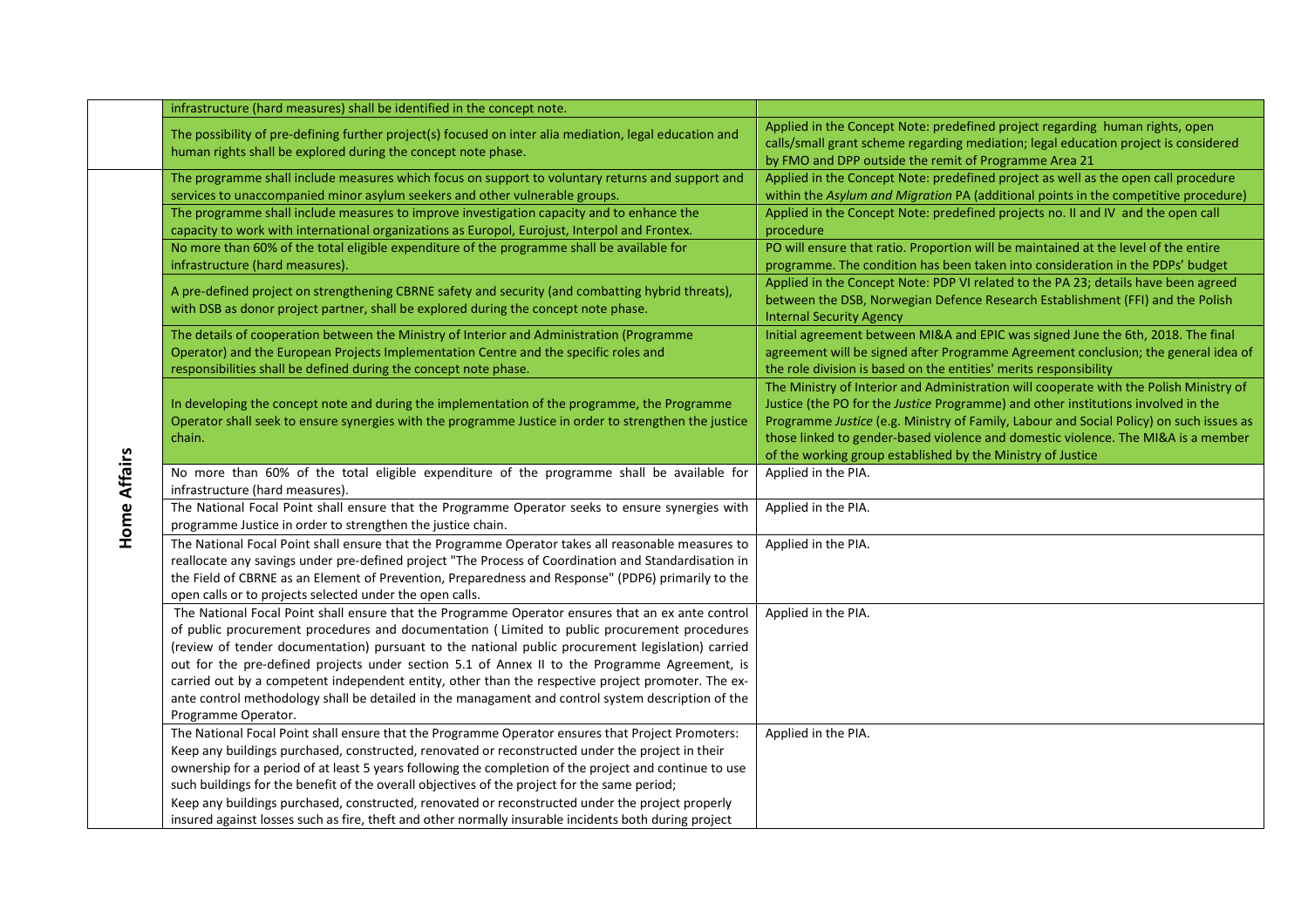|                                        | implementation and for at least 5 years following the completion of the project; and                       |                                                                                            |
|----------------------------------------|------------------------------------------------------------------------------------------------------------|--------------------------------------------------------------------------------------------|
|                                        | Set aside appropriate resources for the maintenance of any buildings purchased, constructed,               |                                                                                            |
|                                        | renovated or reconstructed under the project for at least 5 years following the completion of the          |                                                                                            |
|                                        | project. The specific means for implementation of this obligation shall be specified in the project        |                                                                                            |
|                                        | contract                                                                                                   |                                                                                            |
|                                        | For the following Outcome 2 indicators, where the baseline value is "to be determined" (TBD), the          | Applied in the PIA.                                                                        |
|                                        | Programme Operator shall submit to the FMO the baseline values, together with a description of the         |                                                                                            |
|                                        | data collection methods used, no later than one year after the signature of the programme                  |                                                                                            |
|                                        | agreement. The updated baseline values shall be agreed upon through a modification of the                  |                                                                                            |
|                                        | programme agreement:                                                                                       |                                                                                            |
|                                        | Outcome 2:Level of competence of law enforcement units at a regional level in prevention and               |                                                                                            |
|                                        |                                                                                                            |                                                                                            |
|                                        | detection of organised crime; Level of competences of police officers in the field of false documents      |                                                                                            |
|                                        | detection                                                                                                  |                                                                                            |
|                                        | Outcome 3: Level of competence of participant institutions                                                 |                                                                                            |
| Education                              | The programme shall include, inter alia, mobility in higher education, apprenticeships, institutional      | All areas mentioned in the MoU were included in the open call documentation.               |
|                                        | cooperation, and inclusive education (for e.g. disabled and intercultural students).                       | Additionally child welfare education was prioritised within the first call by extra scores |
|                                        | The area of 'child welfare education' shall be a priority area across all components. The PO shall         | granted to the applications were the subject was addressed in a comprehensive way,         |
|                                        | prioritise applications, which address 'child welfare education' in the first round of call for proposals, | what was the decided by external experts in the appraisal process.                         |
|                                        | by giving these extra points in the selection process.                                                     |                                                                                            |
|                                        | No less than 72% of the total eligible expenditure shall be allocated to the programme area                | Applied in the Concept Note and in the Programme Agreement (outcomes 3 and 4, six          |
|                                        | 'Renewable Energy, Energy Efficiency, Energy Security'.                                                    | open calls and are envisaged)                                                              |
|                                        | Approximately 19% of the total eligible expenditure shall be allocated to the programme area               | Applied in the Concept Note and in the Programme Agreement (outcome 1, three               |
|                                        | 'Climate Change Mitigation and Adaptation'.                                                                | open calls are envisaged)                                                                  |
|                                        | Approximately 9% of the total eligible expenditure shall be allocated to the programme area                | Applied in the Concept Note and in the Programme Agreement (outcome 2, two open            |
|                                        | 'Environment and Ecosystems'.                                                                              | calls and one Small Grant Schemes are envisaged)                                           |
|                                        |                                                                                                            | In case of calls in outcome 3 and 4 to secure a part or entire own contribution, the       |
|                                        | The possibility of using financial instruments shall be explored when developing the concept note.         | Project Promoter may use a financial instrument in the form of The National Fund           |
|                                        |                                                                                                            | loans.                                                                                     |
|                                        |                                                                                                            | Achieving significant and cost-efficient reductions of greenhouse gas emissions is         |
|                                        | Special concern shall be given to achieving significant and cost-efficient reductions of greenhouse gas    | important part of the designed programme, an appropriate criteria have been                |
|                                        | emissions.                                                                                                 | provided in the selected calls criteria.                                                   |
|                                        |                                                                                                            | Within outcome 4 two separate calls have been designed: one dedicated for                  |
| Environment, Energy and Climate Change | Special concern shall be given to hydroelectric power and geothermal energy as sources of                  | increasing geothermal energy potential, one for improvements in small hydropower           |
|                                        | renewable energy.                                                                                          | plants.                                                                                    |
|                                        | The National Fund for Environmental Protection and Water Management shall be actively involved in          |                                                                                            |
|                                        | and effectively contributing to the development and implementation of the programme. The details           | Programme is implemented by Ministry of Climate together with National Fund for            |
|                                        | of cooperation between the Ministry of Environment (Programme Operator) and the National Fund              | Environment Protection and Water Management. Both entities take active part in             |
|                                        | for Environmental Protection and Water Management shall be defined during the concept note                 | Programme implementation at each stage of its development.                                 |
|                                        | phase.                                                                                                     |                                                                                            |
|                                        |                                                                                                            |                                                                                            |
|                                        |                                                                                                            | Three pre-defined projects have been prepared, they refers to the following:               |
|                                        | The possibility of pre-defining project(s) shall be explored when developing the concept note.             | strengthening atmospheric deposition in Poland, services provided by ecosystems,           |
|                                        |                                                                                                            | capacity building in geothermal energy area.                                               |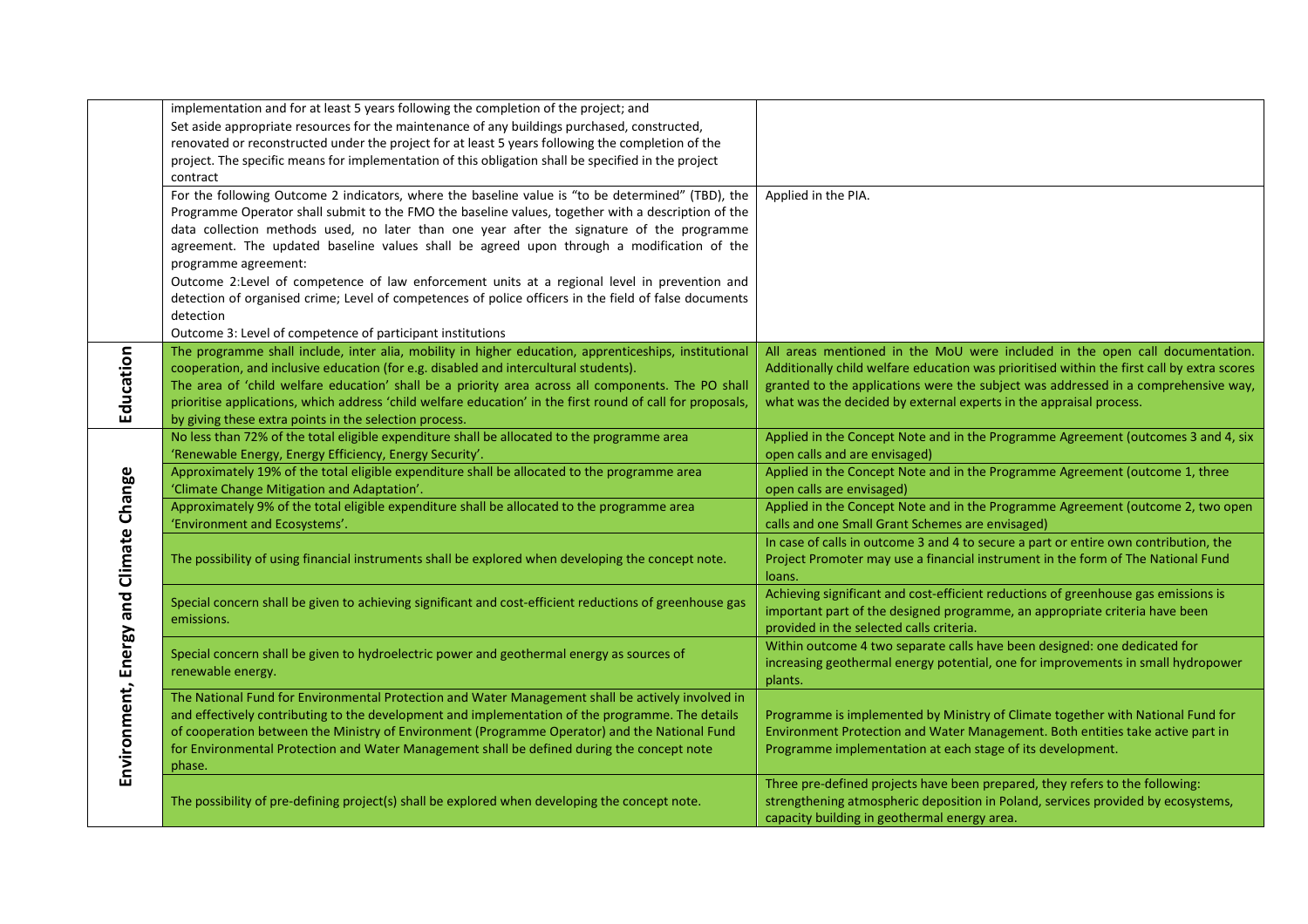|          | The National Focal Point shall ensure that the Programme Operator ensures that any residual or             | Applied in the PIA.                                                              |
|----------|------------------------------------------------------------------------------------------------------------|----------------------------------------------------------------------------------|
|          | extracted material from project activities is reused, recycled, treated and/or deposited in an             |                                                                                  |
|          | environmentally sound manner.                                                                              |                                                                                  |
|          | The Programme Operator shall monitor results of CO <sub>2</sub> -reductions and the cost efficiency of the | Applied in the PIA.                                                              |
|          | interventions in terms of $CO2$ reductions and shall report on them in the annual and final programme      |                                                                                  |
|          | reports in programme area 12 where the $CO2$ indicator is applied.                                         |                                                                                  |
|          | The Programme Operator shall organize at least two broad experience sharing events during the              | Applied in the PIA.                                                              |
|          | programme implementation period, with the aim of showcasing innovative or novel approaches in              |                                                                                  |
|          |                                                                                                            |                                                                                  |
|          | the projects supported                                                                                     |                                                                                  |
|          | The Programme Operator shall, in the Final Programme Report, report on the impact that the                 | Applied in the PIA.                                                              |
|          | projects supported will have and have had on the dissemination of knowledge about and further              |                                                                                  |
|          | investments in climate change mitigation and adaptation in Poland                                          |                                                                                  |
|          | The Programme Operator shall encourage bilateral partnerships across all calls for proposals.              | Applied in the PIA.                                                              |
|          |                                                                                                            |                                                                                  |
|          | The National Focal Point shall ensure that the Programme Operator ensures that Project Promoters:          | Applied in the PIA.                                                              |
|          | Keep any buildings purchased, constructed, renovated or reconstructed under the project                    |                                                                                  |
|          | in their ownership for a period of at least 5 years following the completion of the project and            |                                                                                  |
|          | continue to use such buildings for the benefit of the overall objectives of the project for the same       |                                                                                  |
|          |                                                                                                            |                                                                                  |
|          | period;                                                                                                    |                                                                                  |
|          | Keep any buildings purchased, constructed, renovated or reconstructed under the project                    |                                                                                  |
|          | properly insured against losses such as fire, theft and other normally insurable incidents both during     |                                                                                  |
|          | project implementation and for at least 5 years following the completion of the project; and               |                                                                                  |
|          | Set aside appropriate resources for the maintenance of any buildings purchased,                            |                                                                                  |
|          | constructed, renovated or reconstructed under the project for at least 5 years following the               |                                                                                  |
|          | completion of the project. The specific means for implementation of this obligation shall be specified     |                                                                                  |
|          | in the project contract.                                                                                   |                                                                                  |
|          | The National Focal Point shall ensure that the Programme Operator encourages synergies with other          | Applied in the PIA.                                                              |
|          | programmes in Poland, including "Business Development and Innovation" and "Research".                      |                                                                                  |
|          |                                                                                                            |                                                                                  |
|          | The National Focal Point shall submit the detailed description of the management and control system        | Applied in the PIA.                                                              |
|          | for the Programme Operator in English following its approval in accordance with Article 5.7.2 of the       |                                                                                  |
|          | Regulation. The National Focal Point shall ensure that the description includes detailed and dedicated     |                                                                                  |
|          | sections on the implementation of the Financial Instrument described in section 5.2 of Annex II to         |                                                                                  |
|          | this Programme Agreement.                                                                                  |                                                                                  |
|          | The programme shall contribute to achieving significant and cost-efficient reductions of greenhouse        | Applied in the PIA.                                                              |
|          | gas emissions. The Programme Operator shall ensure that investments in energy production under             |                                                                                  |
|          | Outcome 3- intended for use by the promoter directly or for distribution - is only allowed for energy      |                                                                                  |
|          | sources based on renewable energy and/or natural gas. All else being equal, support to a project           |                                                                                  |
|          | under Outcome 3 shall lead to a corresponding reduction in the use of solid fossil fuels and               |                                                                                  |
|          | contribute to the facility's compliance with the EU Energy Efficiency Directive's definitions of high-     |                                                                                  |
|          |                                                                                                            |                                                                                  |
|          | efficiency district heating and cogeneration systems.                                                      |                                                                                  |
| ㅎ<br>ure | The programme shall focus on the role that culture and cultural heritage play in local and regional        | Applied in the Concept Note (outcomes, activities, open call projects envisaged) |
|          | development including emphasis on employment, cultural entrepreneurship and vocational training.           |                                                                                  |